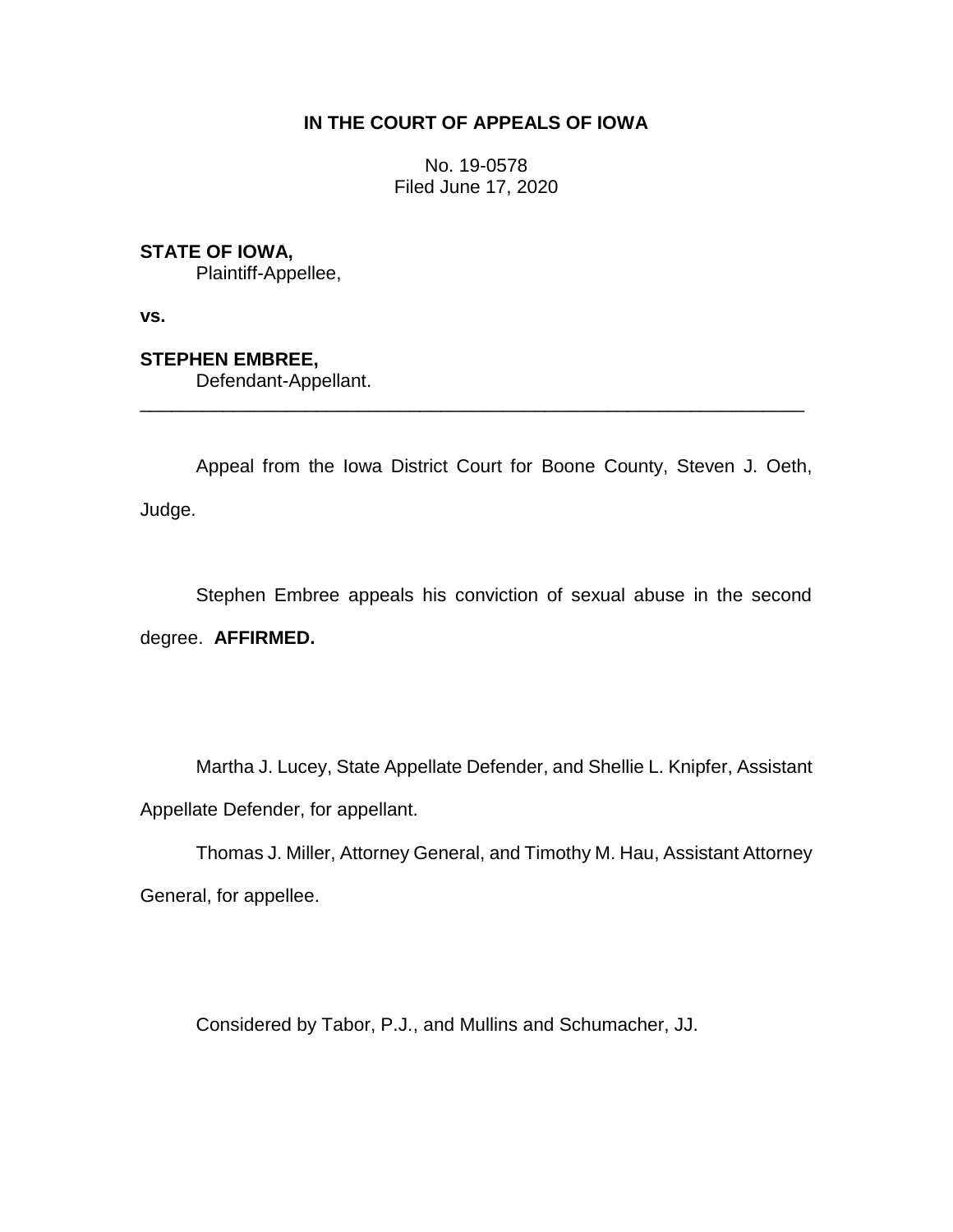**MULLINS, Judge.**

 $\overline{a}$ 

Stephen Embree appeals his conviction of sexual abuse in the second degree. 1 He argues there was no sexual purpose to his contact with the child. The State argues sufficient evidence was presented to the jury regarding Embree's sexual purpose.

Embree purchased a duplex in 2013. Embree immediately had an outdoor swingset removed from the yard. He resided in the duplex while repairing the units. The southern unit faced a home owned by a family with two young children. In the fall of 2016, the older child approached Embree in Embree's yard. Eventually, the younger child began to take part in the outdoor interactions. The family and Embree became acquainted, and the older child was allowed into Embree's home to play on his Xbox. The family would only allow the younger child to enter Embree's home if accompanied by the older sibling. However, the younger child did sometimes visit Embree's home unaccompanied, against the parents' wishes. At times, other neighborhood children would also visit Embree's home. Due to the renovations in Embree's duplex, the children used the Xbox in both Embree's bedroom and living room. The children also entered Embree's bedroom for horseplay when the Xbox was in the living room.

In February 2017, the younger child, then five years old, told the father about physical contact with Embree. The child said Embree used his hand to touch the child's genitals with his hand over the child's clothing. The father contacted the police. Embree was interviewed and admitted to physical contact with the

<sup>&</sup>lt;sup>1</sup> Although Embree changed his name during the course of proceedings, we will continue to refer to him by that name.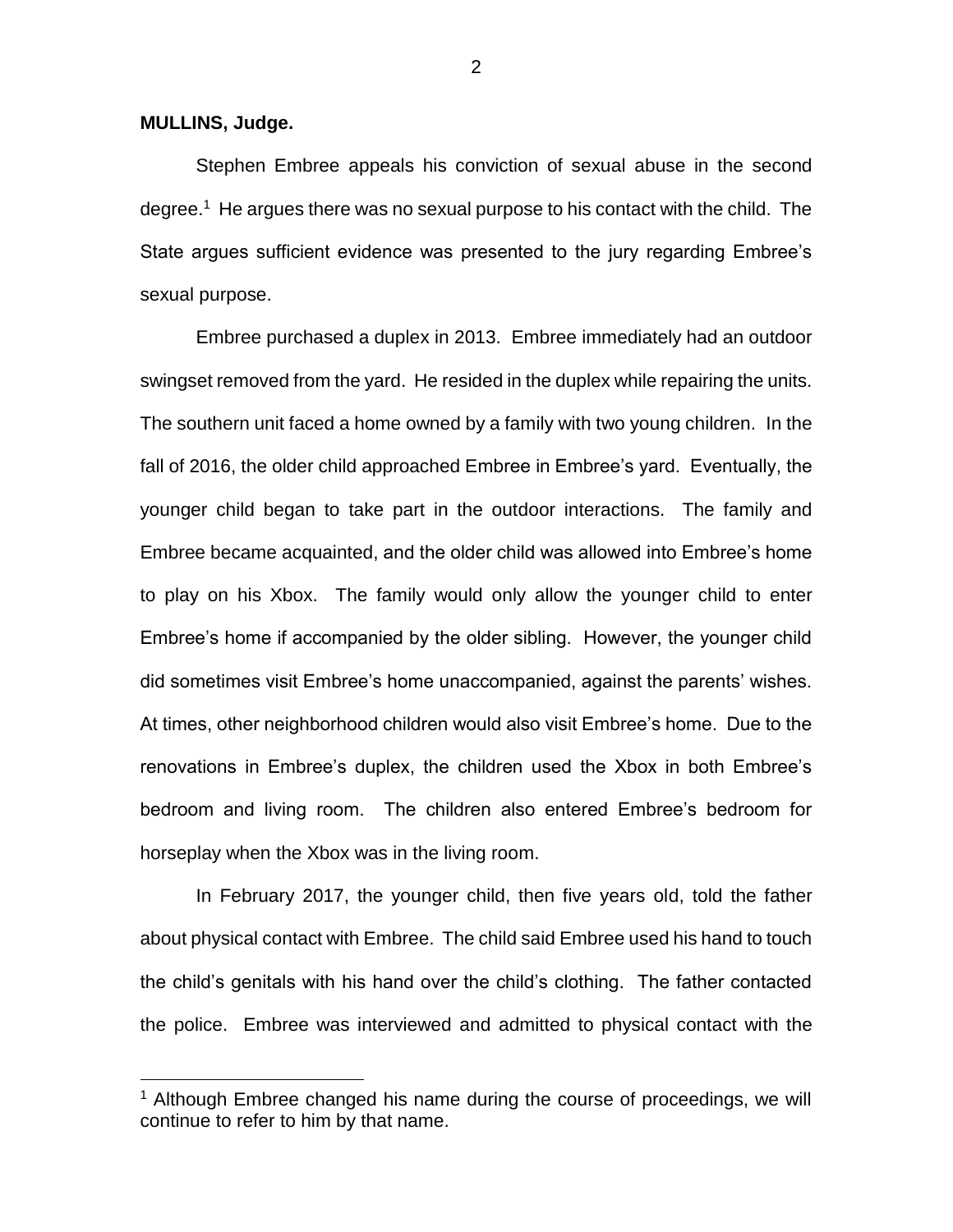child. A jury convicted Embree of sexual abuse in the second degree in January 2019. Embree appeals, challenging the sufficiency of the evidence supporting his conviction.

"We review challenges to the sufficiency of evidence presented at trial for correction of errors at law." *State v. Alvarado*, 875 N.W.2d 713, 715 (Iowa 2016) (quoting *State v. Meyers*, 799 N.W.2d 132, 138 (Iowa 2011)). "[W]e review the evidence in the light most favorable to the State to determine if, when considered as a whole, a reasonable person could find guilt beyond a reasonable doubt." *State v. Pearson*, 514 N.W.2d 452, 456 (Iowa 1994). The verdict will stand if supported by substantial evidence. *State v. Sanford*, 814 N.W.2d 611, 615 (Iowa 2012). "Evidence is considered substantial if, when viewed in the light most favorable to the State, it can convince a rational jury that the defendant is guilty beyond a reasonable doubt." *Id.* "The State has the burden to prove every fact necessary to constitute the crime with which the defendant is charged, and the evidence presented must raise a fair inference of guilt and do more than create speculation, suspicion, or conjecture." *State v. Fintel*, 689 N.W.2d 95, 100 (Iowa 2004).

In order to convict Embree of sex abuse in the second degree, the State had to prove (1) Embree committed an act of sexual abuse and (2) "the other person [was] under the age of twelve." Iowa Code § 709.3(1)(b) (2017). Sexual abuse occurs when a sex act is performed upon a child, among other instances. *Id.* § 709.1(3). A sex act may be performed by "contact between the finger or hand of one person and the genitalia . . . of another person." *Id.* § 702.17(3). No skinto-skin contact is required. *Pearson*, 514 N.W.2d at 455. "The contact must be

3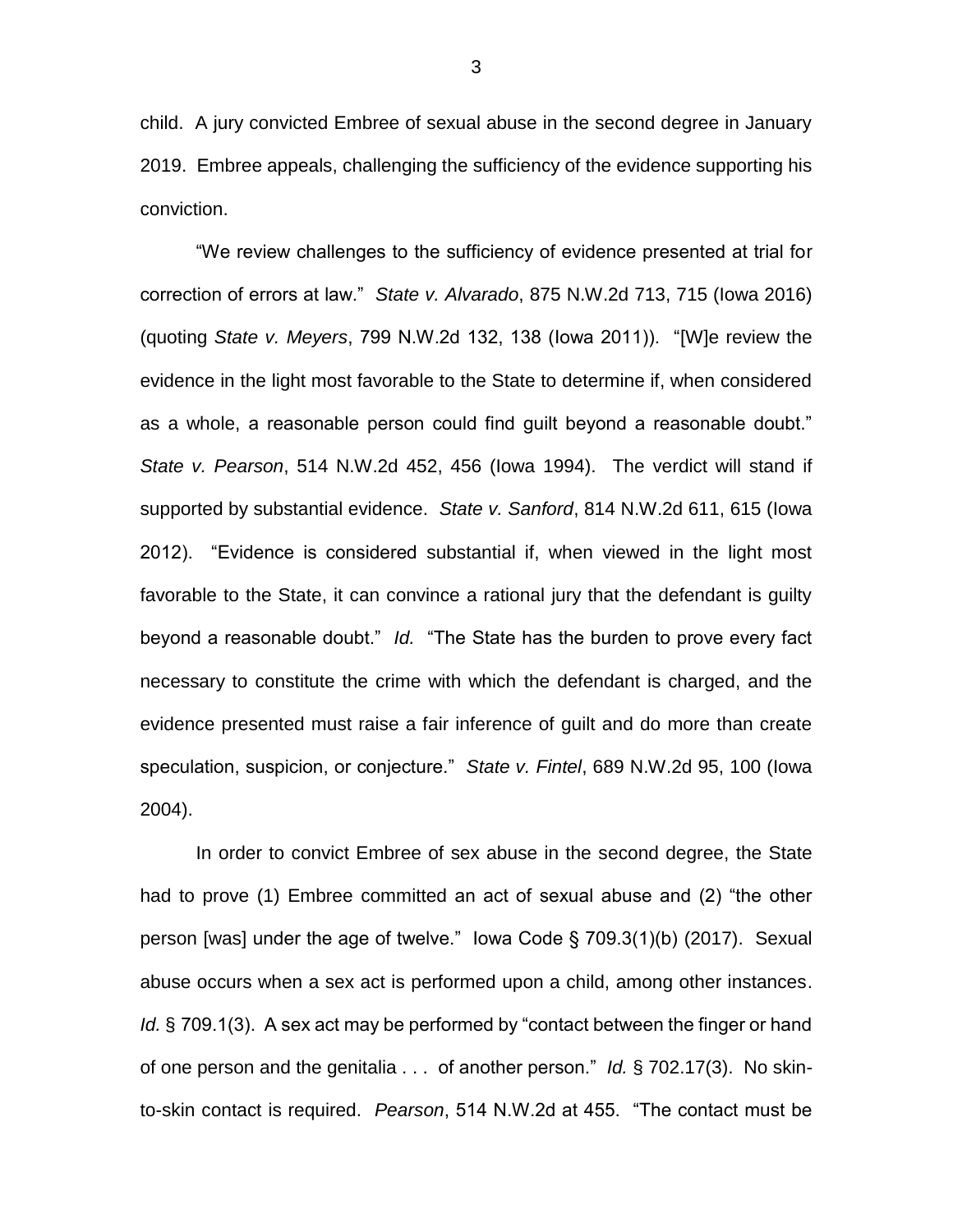between the specified body parts (or substitutes) and must be *sexual* in nature."

*Id.* The specific circumstances surrounding contact must be examined to determine whether it has a sexual nature. *See id.* Courts may also consider a number of factors, including, but not limited to:

the relationship between the defendant and the victim; whether anyone else was present; the length of the contact; the purposefulness of the contact; whether there was a legitimate, nonsexual purpose for the contact; where and when the contact took place; and the conduct of the defendant and victim before and after the contact.

*Id.* Embree argues there is no evidence that any contact he had with the child's genitals had a sexual purpose.

The child's father testified at trial. The father testified he and the child were at home discussing appropriate conduct in a public setting when the child told the father Embree touched the child's "groin." After further discussion, the father learned the contact had been occurring for about six months, and he contacted police.

The child at issue also testified at trial. The child testified Embree touched the child's privates over clothing on more than one occasion in the living room and other areas of Embree's home. The child both asked Embree to stop and moved his hands away, but Embree sometimes continued to touch the child. The child also said some of the touching occurred in the living room while the older sibling was present but playing video games. Testimony from multiple witnesses revealed the child at issue would sometimes go into Embree's bedroom and lock the door. Testimony varied on whether Embree was with the child in the bedroom on those occasions. The older sibling testified the child at issue and Embree would wrestle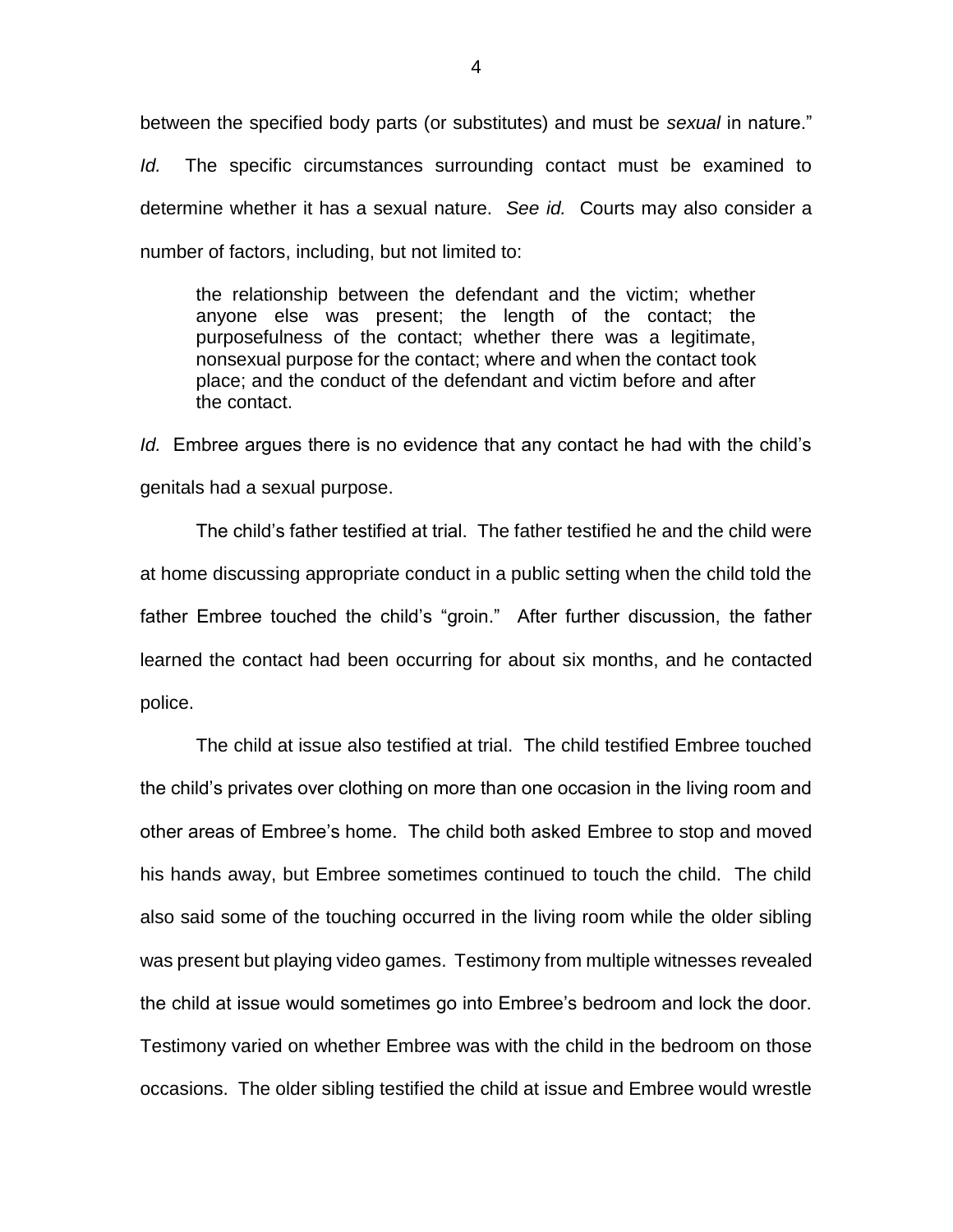in the bedroom, both with the door open and closed. The older sibling testified to knocking or pounding on the bedroom door when locked, "knocking over and over again," and said it was "quite a while" before anyone would unlock and open the door. Embree testified the door would be unlocked in ten to fifteen seconds after anyone knocked. The older sibling never witnessed any inappropriate contact between Embree and the child at issue.

The detective who investigated and interviewed Embree testified. Several photographs and videos of children with Embree or at the Embree residence were found on electronic devices. The photos and videos were captured by the children and by Embree. Several photos and videos featured the child at issue alone, with other children, and with Embree. Embree testified he shared those photos and videos with parents of the children. The detective testified that when asked about contact with the child's genitals, Embree was

sure that at some point in time that he had touched [the child] in [the child's] private area because of their wrestling. He stated it was not sexual.

But he's sure that he did touch [the child] at different times between [the child's] legs and [the child's] private area. He said it was over the clothes. He denied touching [the child] under [the child's] clothes except for when he would tickle [the child], and other than that, basically it was because of the—that they were wrestling and stuff like that.

On cross-examination, the detective testified that Embree clarified the tickling was on the child's belly area. The detective testified that Embree also admitted in his interview that the child would climb on him and sit on his knee. The detective commented it seemed strange that Embree, in his thirties, reported he could not keep the child, then five years old, from locking the bedroom door. But, testimony shows the child frequently locked doors in playing with the older sibling.